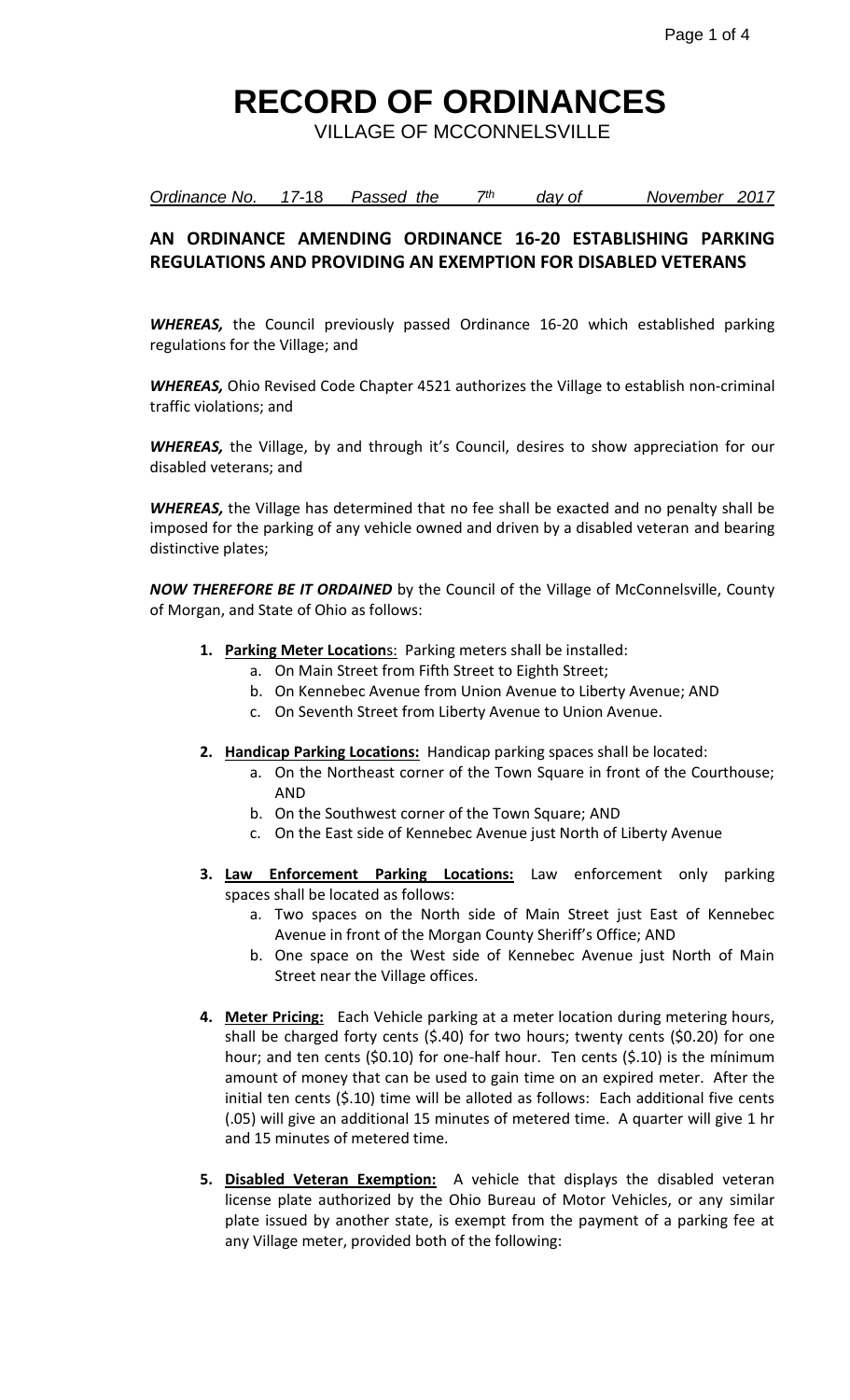VILLAGE OF MCCONNELSVILLE

| Ordinance No. | 17-18 | Passed the | 7th | dav of | November 2017 |  |
|---------------|-------|------------|-----|--------|---------------|--|
|               |       |            |     |        |               |  |

- a. The vehicle is being operated by, or for the transportation of, the person who registered the vehicle; and
- b. The disabled veteran is shopping or otherwise conducting business at any commercially-owned establishment in the Village (i.e., no long-term or overnight parking shall be permitted).

This section does not permit a vehicle to be parked at a time when, or at a place where, parking is prohibited.

- **6. Metering Hours:** Vehicles parked at meter locations shall be charged the metering fee between the hours of 8:00 a.m. and 6:00 p.m. Monday through Saturday, except all legal holidays. Parking at meter locations at all other times shall be free.
- **7. Two Hour Rule:** No vehicle shall be parked at a meter location during metering hours for more than two (2) hours, notwithstanding the fact that all metering charges have been paid in full.
- **8. Prohibitions:** It shall be unlawful:
	- a. **Meter.** To park at a meter location during metering hours and not to pay the metering fee or to remain parked at a meter location after the metering time paid for has expired; AND
	- b. **Handicap.** To park a vehicle in a designated handicap parking location without the vehicle being equipped with a handicapped license plate or an officially recognized handicap sticker; AND
	- c. **Two Hour Rule.** To park at a meter location during metering hours in excess of two (2)hours after previously being ticketed for expired meter.
	- d. **Parking Perpendicular.** To park within a parking space with the vehicle being perpendicular to the parking space.
	- e. **Law Enforcement.** To park a non-law enforcement vehicle in a designated law enforcement parking only location.
	- f. **Alleys.** To park in an alley, except while actually loading and unloading, and then only for a period not to exceed thirty (30) minutes.
- **9. Penalties:** Violations of this parking Ordinance shall be penalized as follows:
	- a. **Meter.** A violation of section 8a of this Ordinance shall result in fine of five dollars (\$5.00).
	- b. **Handicap.** A violation of section 8b of this Ordinance shall result in a fine of not less than two hundred fifty dollars (\$250.00) and not more than five hundred dollars (\$500.00).
	- c. **Two Hour Rule.** A violation of section 8c of this Ordinance shall result in a fine of ten dollars (10.00).
	- d. **Parking Perpendicular.** A violation of section 8d shall result in a twenty five (\$25.00) fine.
	- e. **Law Enforcement.** A violation of section 8e of this Ordinance shall result in a fine of fifty dollars (\$50.00).
	- f. **Alleys.** A violation of section 8f of this Ordinance shall result in a fine of fifty dollars (\$50.00).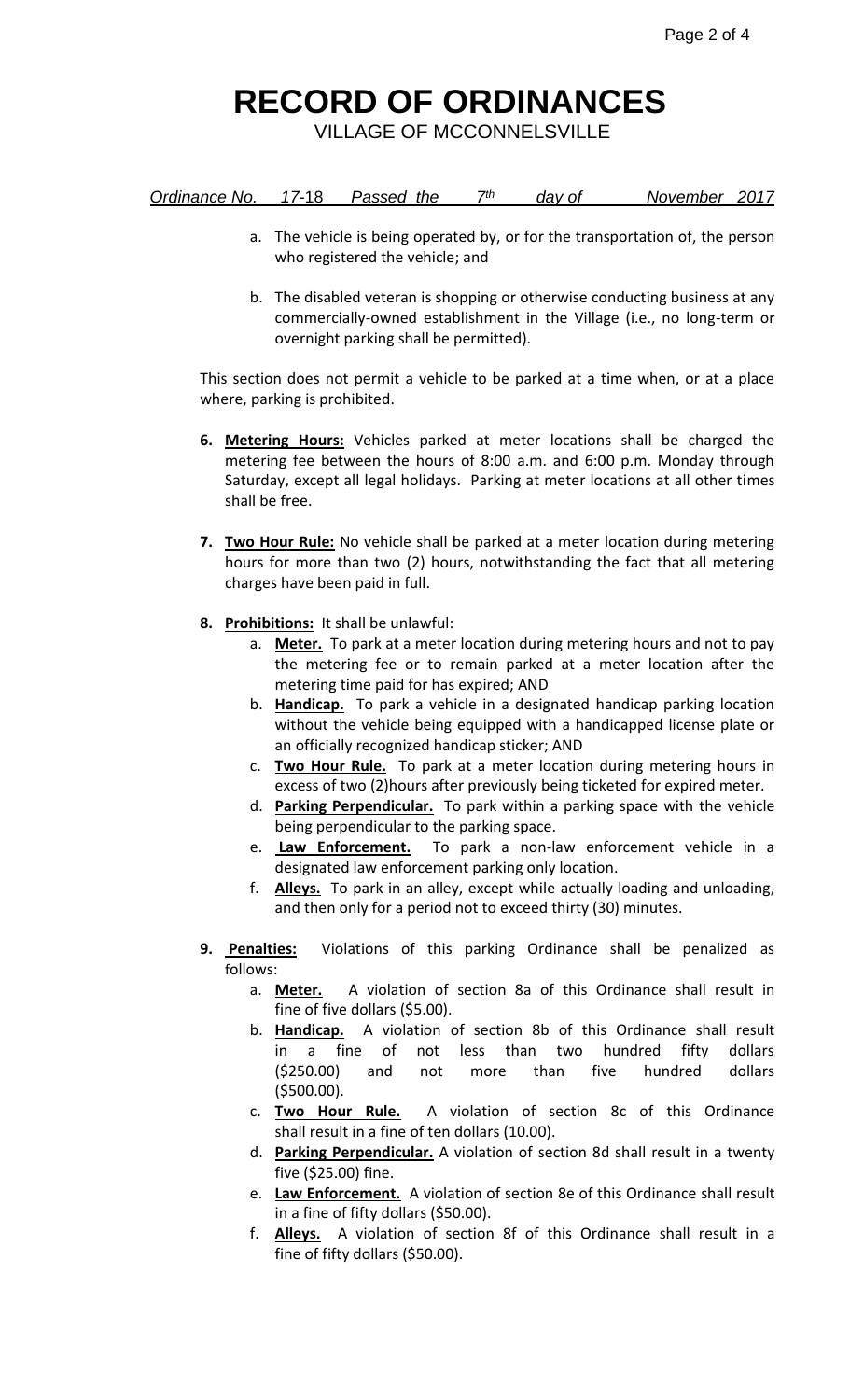VILLAGE OF MCCONNELSVILLE

| Ordinance No. | $17 - 18$ | Passed the | 7th | day of | November 2017 |  |
|---------------|-----------|------------|-----|--------|---------------|--|
|               |           |            |     |        |               |  |

If these penalties are not paid before the 14th of the following month, additional penalties and court cost will be added.

- **10. Towing Option:** In addition to the penalties set forth in section 8 of this Ordinance whenever a Police Officer finds a vehicle parked in violation of any of the provisions of section 6 the Officer may move or cause the vehicle to be moved by towing it to a nearby garage or other place of safety.
- **11. Non-criminal Nature:** No violation of this Ordinance shall be considered a criminal offense; therefore, no person who commits a violation of this Ordinance may be arrested for violating the Ordinance.
- **12. Procedure:** All tickets issued pursuant to this Ordinance and all hearings on tickets issued pursuant to this Ordinance shall follow the rules and procedures set forth in Ohio Revised Code Chapter 4521.
- **13. Adoption of Parking Ticket:** The parking tickets attached hereto as Exhibits A and B are adopted as the parking tickets to be used by Parking Enforcement Officers and Law Enforcement Officers when enforcing these regulations. It also shall be permissible for law enforcement to utilize the Ohio Uniform Traffic Ticket described in Traffic Rule 3(A) and (B).
- **14. Establishment of Parking Enforcement Unit:** Pursuant to Ohio Revised Code Section 737.16(B) (1) there is hereby established a Parking Enforcement Unit within the Police Department. The Chief of Police shall be the executive head of the Parking Enforcement Unit, shall make all appointments and removals, and shall prescribe rules for the organization, training, administration, control, and conduct of the Parking Enforcement Unit.
- **15. Authority of Parking Enforcement Officers:** Pursuant to Ohio Revised Code Section 737.16(B) (2) the authority of Parking Enforcement Officers shall be limited to the enforcement of Ordinances and laws regulating parking in fire lanes, handicapped parking locations, and all other locations as set forth in this Ordinance.
- **16. Interpretation:** Notwithstanding any language contained within this Ordinance, this Ordinance shall not be interpreted to overrule, repeal, or make unenforceable any parking regulation set forth in the Revised Code or the Ohio Basic Code.
- **17. Legal Requirements:** That is found and determined that all formal actions of this Council concerning and relating to the passage of this Ordinance were passed in an open meeting of the Council, and that all deliberations of this Council and of any of its committees that resulted in such formal action, were in meetings open to the public, in compliance with all legal requirements, including Section 121.22 of the Ohio Revised Code.

That this Ordinance shall take effect and be in force at the earliest period allowed by law.

**18. Repeal of Previous Ordinances:** Ordinance number 16-20 is hereby repealed.